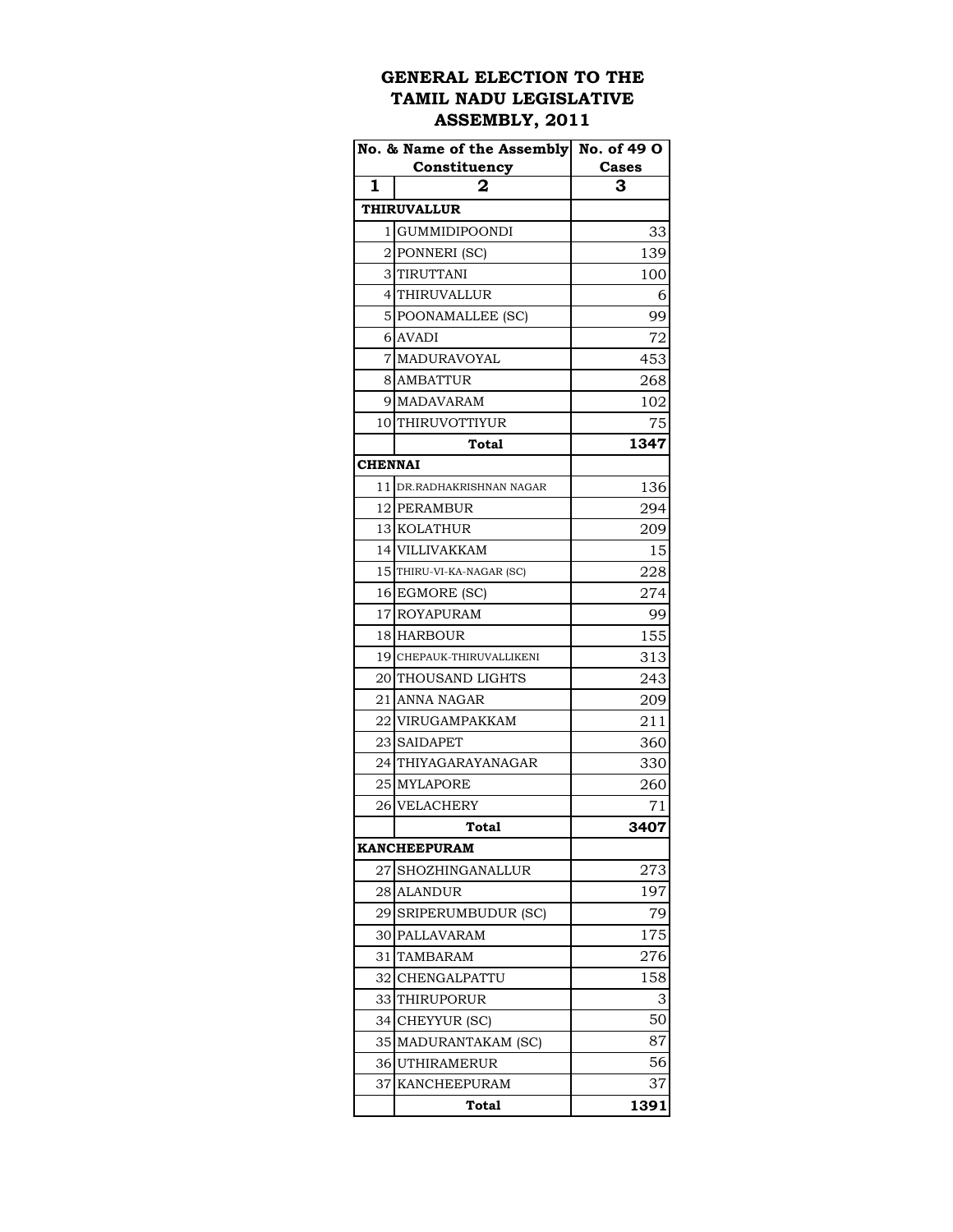|                | No. & Name of the Assembly No. of 49 O |       |
|----------------|----------------------------------------|-------|
|                | Constituency                           | Cases |
| 1              | 2                                      | З     |
| <b>VELLORE</b> |                                        |       |
|                | 38 ARAKKONAM (SC)                      | 66    |
|                | 39 SHOLINGUR                           | 9     |
|                | 40 KATPADI                             | 69    |
|                | 41 RANIPET                             | 59    |
|                | 42 ARCOT                               | 94    |
|                | <b>43 VELLORE</b>                      | 12    |
|                | 44 ANAIKATTU                           | 72    |
|                | 45 KILVAITHINANKUPPAM (SC)             | 8     |
|                | 46 GUDIYATTAM (SC)                     | 11    |
|                | 47 VANIYAMBADI                         | 29    |
|                | 48 AMBUR                               | 67    |
|                | 49 JOLARPET                            |       |
| 50             | TIRUPATTUR                             | 40    |
|                | Total                                  | 543   |
|                | <b>KRISHNAGIRI</b>                     |       |
|                | 51 UTHANGARAI (SC)                     | 23    |
|                | 52 BARGUR                              | 44    |
|                | 53 KRISHNAGIRI                         | 195   |
|                | 54 VEPPANAHALLI                        |       |
|                | 55 HOSUR                               | 104   |
|                | 56 THALLI                              | 10    |
|                | <b>Total</b>                           | 381   |
|                | <b>DHARMAPURI</b>                      |       |
|                | 57 PALACODU                            | 26    |
|                | 58 PENNAGARAM                          | 24    |
|                | 59 DHARMAPURI                          | 125   |
|                | 60 PAPPIREDDIPPATTI                    | 30    |
|                | 61 HARUR (SC)                          | 47    |
|                | <b>Total</b>                           | 252   |
|                | TIRUVANNAMALAI                         |       |
| 62             | CHENGAM (SC)                           | 32    |
| 63             | TIRUVANNAMALAI                         | 6     |
| 64             | <b>KILPENNATHUR</b>                    | 19    |
| 65             | <b>KALASAPAKKAM</b>                    | 3     |
|                | 66 POLUR                               | 47    |
| 67             | ARANI                                  | 4     |
| 68             | <b>CHEYYAR</b>                         | 73    |
| 69             | VANDAVASI (SC)                         | 25    |
|                | Total                                  | 209   |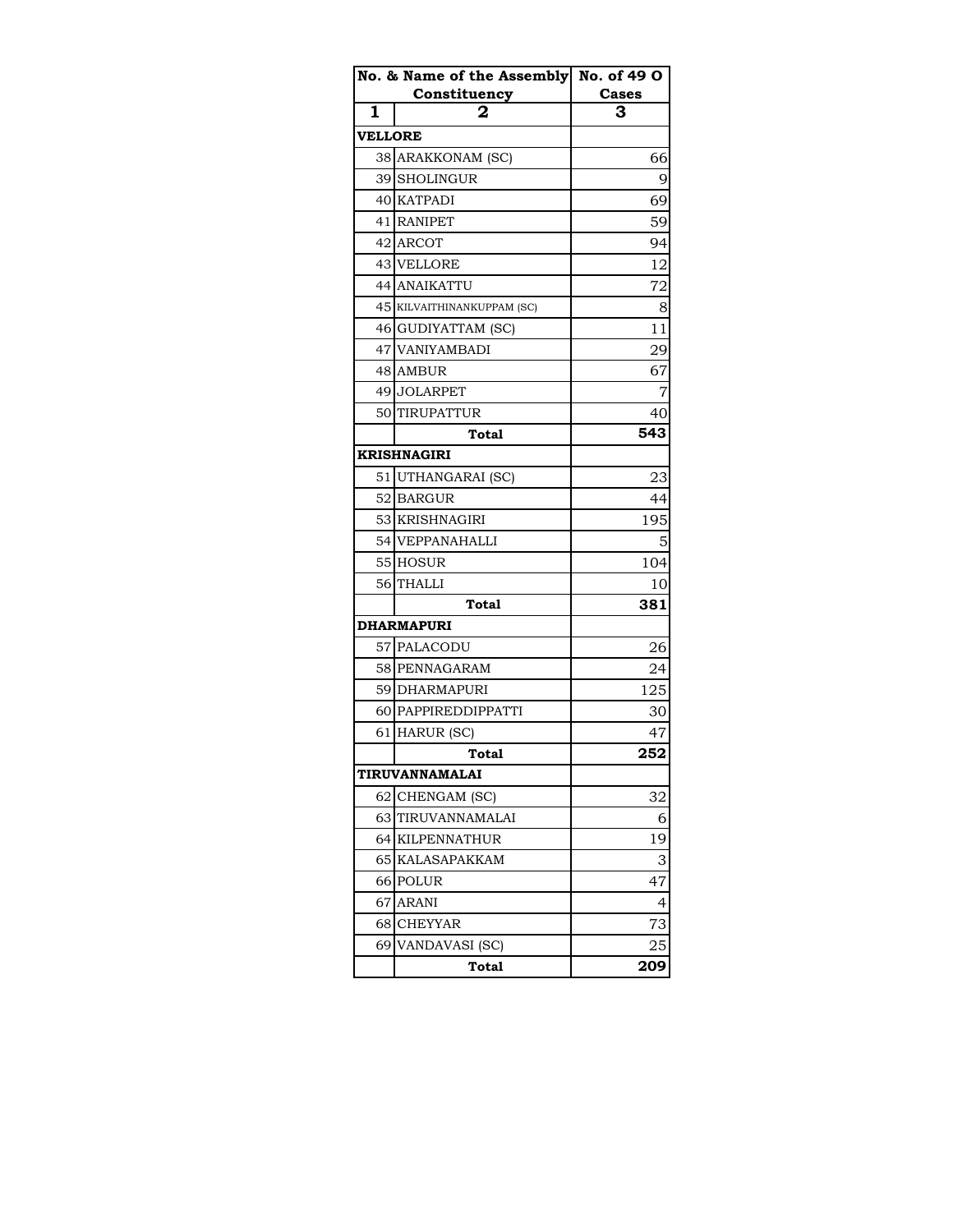|              | No. & Name of the Assembly | No. of 49 O |
|--------------|----------------------------|-------------|
|              | Constituency               | Cases       |
| 1            |                            | 3           |
|              | <b>VILLUPURAM</b>          |             |
|              | 70 GINGEE                  | 6           |
|              | 71 MAILAM                  | 2           |
|              | 72 TINDIVANAM (SC)         | 2           |
|              | 73 VANUR (SC)              | 36          |
|              | 74 VILLUPURAM              | 51          |
|              | 75 VIKRAVANDI              | 15          |
|              | 76 TIRUKKOYILUR            | 83          |
|              | 77 ULUNDURPETTAI           | 38          |
|              | 78 RISHIVANDIYAM           | 0           |
|              | 79 SANKARAPURAM            | 33          |
|              | 80 KALLAKURICHI (SC)       | 14          |
|              | Total                      | 280         |
| <b>SALEM</b> |                            |             |
|              | 81 GANGAVALLI (SC)         | 34          |
|              | 82 ATTUR (SC)              | 6           |
|              | 83 YERCAUD (ST)            | 51          |
|              | 84 OMALUR                  | 83          |
|              | 85 METTUR                  | 65          |
|              | 86 EDAPPADI                | 42          |
|              | 87 SANKARI                 | 18          |
|              | 88 SALEM (WEST)            | 114         |
|              | 89 SALEM (NORTH)           | 274         |
|              | 90 SALEM (SOUTH)           | 186         |
|              | 91 VEERAPANDI              | 67          |
|              | Total                      | 940         |
|              | <b>NAMAKKAL</b>            |             |
|              | 92 RASIPURAM (SC)          | 103         |
|              | 93 SENTHAMANGALAM (ST)     | 100         |
|              | 94 NAMAKKAL                | 32          |
| 95           | PARAMATHI-VELUR            | 84          |
| 96           | TIRUCHENGODU               | 114         |
| 97           | KUMARAPALAYAM              | 97          |
|              | Total                      | 530         |
| <b>ERODE</b> |                            |             |
|              | 98 ERODE (EAST)            | 171         |
| 99           | ERODE (WEST)               | 235         |
|              | 100 MODAKKURICHI           | 207         |
|              | 103 PERUNDURAI             | 203         |
|              | 104 BHAVANI                | 123         |
|              | 105 ANTHIYUR               | 168         |
| 106          | <b>GOBICHETTIPALAYAM</b>   | 106         |
| 107          | <b>BHAVANISAGAR (SC)</b>   | 74          |
|              | Total                      | 1287        |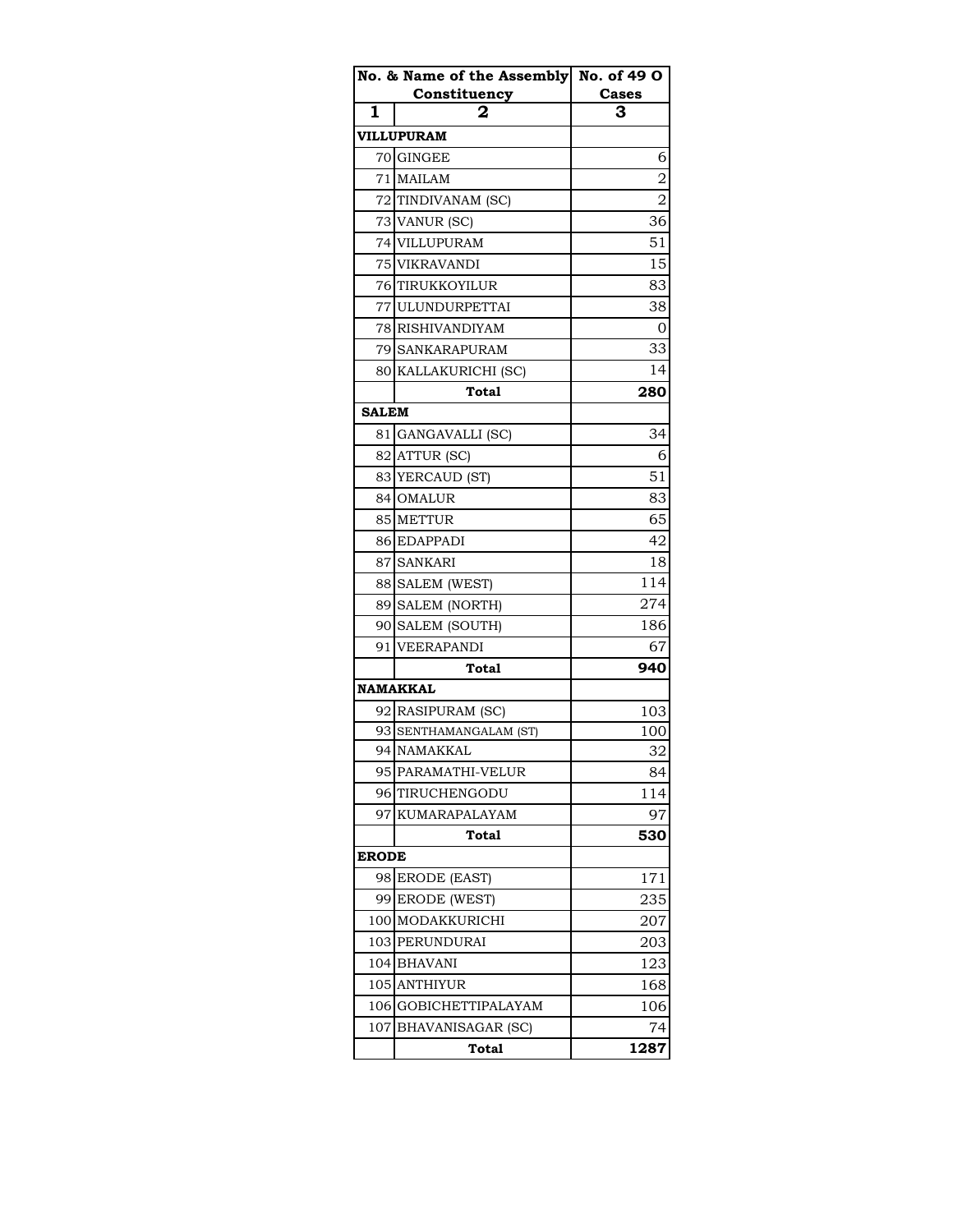|                 | No. & Name of the Assembly No. of 49 O |       |
|-----------------|----------------------------------------|-------|
|                 | Constituency                           | Cases |
| 1               |                                        | 3     |
| <b>TIRUPPUR</b> |                                        |       |
|                 | 101 DHARAPURAM (SC)                    | 215   |
|                 | 102 KANGAYAM                           | 101   |
|                 | 112 AVANASHI (SC)                      | 200   |
|                 | 113 TIRUPPUR (NORTH)                   | 295   |
|                 | 114 TIRUPPUR (SOUTH)                   | 352   |
|                 | 115 PALLADAM                           | 284   |
|                 | 125 UDUMALPET                          | 231   |
|                 | 126 MADATHUKULAM                       | 118   |
|                 | Total                                  | 1796  |
|                 | <b>THE NILGIRIS</b>                    |       |
|                 | 108 UDHAGAMANDALAM                     | 430   |
|                 | 109 GUDALUR (SC)                       | 787   |
|                 | 110 COONOOR                            | 89    |
|                 | <b>Total</b>                           | 1306  |
|                 | <b>COIMBATORE</b>                      |       |
|                 | 111   METTUPPALAYAM                    | 206   |
|                 | 116 SULUR                              | 321   |
|                 | 117 KAVUNDAMPALAYAM                    | 341   |
|                 | 118 COIMBATORE (NORTH)                 | 408   |
|                 | 119 THONDAMUTHUR                       | 287   |
|                 | 120 COIMBATORE (SOUTH)                 | 369   |
|                 | 121 SINGANALLUR                        | 646   |
|                 | 122 KINATHUKADAVU                      | 198   |
|                 | 123 POLLACHI                           | 151   |
|                 | 124 VALPARAI (SC)                      | 134   |
|                 | <b>Total</b>                           | 3061  |
| <b>DINDIGUL</b> |                                        |       |
|                 | 127 PALANI                             | 36    |
|                 | 128 ODDANCHATRAM                       | 20    |
|                 | 129 ATHOOR                             | 19    |
| 130             | NILAKKOTTAI (SC)                       | 101   |
|                 | 131 NATHAM                             | 37    |
|                 | 132 DINDIGUL                           | 217   |
| 133             | VEDASANDUR                             | 124   |
|                 | Total                                  | 554   |
| <b>KARUR</b>    |                                        |       |
| 134             | ARAVAKURICHI                           | 51    |
| 135             | <b>KARUR</b>                           | 173   |
| 136             | KRISHNARAYAPURAM (SC)                  | 66    |
| 137             | KULITHALAI                             | 45    |
|                 | <b>Total</b>                           | 335   |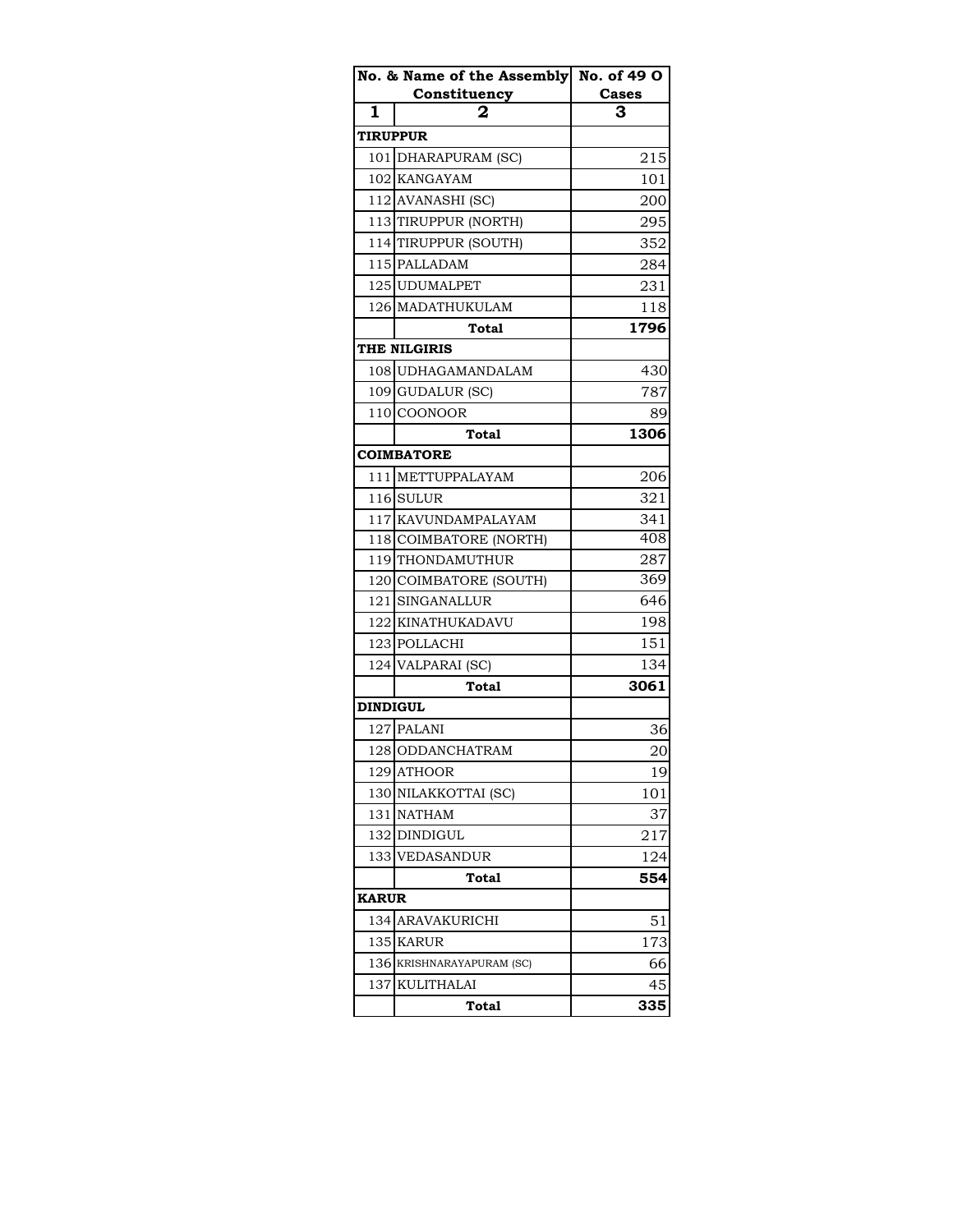|                 | No. & Name of the Assembly No. of 49 O |       |
|-----------------|----------------------------------------|-------|
|                 | Constituency                           | Cases |
| 1               | 2                                      | 3     |
|                 | TIRUCHIRAPPALLI                        |       |
|                 | 138 MANAPPARAI                         | 34    |
|                 | 139 SRIRANGAM                          | 31    |
|                 | 140 TIRUCHIRAPPALLI (WEST)             | 293   |
|                 | 141 TIRUCHIRAPPALLI (EAST)             | 268   |
|                 | 142 THIRUVERUMBUR                      | 178   |
|                 | 143 LALGUDI                            | 29    |
|                 | 144 MANACHANALLUR                      | 43    |
|                 | 145 MUSIRI                             | 75    |
|                 | 146 THURAIYUR (SC)                     | 95    |
|                 | Total                                  | 1046  |
|                 | <b>PERAMBALUR</b>                      |       |
|                 | 147 PERAMBALUR (SC)                    | 127   |
|                 | 148 KUNNAM                             | 76    |
|                 | <b>Total</b>                           | 203   |
| <b>ARIYALUR</b> |                                        |       |
|                 | 149 ARIYALUR                           | 69    |
|                 | 150 JAYANKONDAM                        | 37    |
|                 | Total                                  | 106   |
|                 | <b>CUDDALORE</b>                       |       |
|                 | 151 TITTAKUDI (SC)                     | 43    |
|                 | 152 VRIDDHACHALAM                      | 88    |
|                 | 153 NEYVELI                            | 0     |
|                 | 154 PANRUTI                            | 83    |
|                 | 155 CUDDALORE                          | 103   |
|                 | 156 KURINJIPADI                        | 20    |
|                 | 157 BHUVANAGIRI                        | 22    |
|                 | 158 CHIDAMBARAM                        | 28    |
|                 | 159 KATTUMANNARKOIL (SC)               | 43    |
|                 | Total                                  | 430   |
|                 | NAGAPATTINAM                           |       |
| 160             | SIRKAZHI (SC)                          | 74    |
|                 | 161 MAYILADUTHURAI                     | 135   |
|                 | 162 POOMPUHAR                          | 113   |
|                 | 163 NAGAPATTINAM                       | 28    |
|                 | 164 KILVELUR (SC)                      | З     |
| 165             | <b>VEDARANYAM</b>                      | 24    |
|                 | Total                                  | 377   |
| THIRUVARUR      |                                        |       |
|                 | 166 THIRUTHURAIPOONDI (SC)             | 79    |
|                 | 167 MANNARGUDI                         | 42    |
|                 | 168 THIRUVARUR                         | 59    |
| 169             | <b>NANNILAM</b>                        | 1     |
|                 | <b>Total</b>                           | 181   |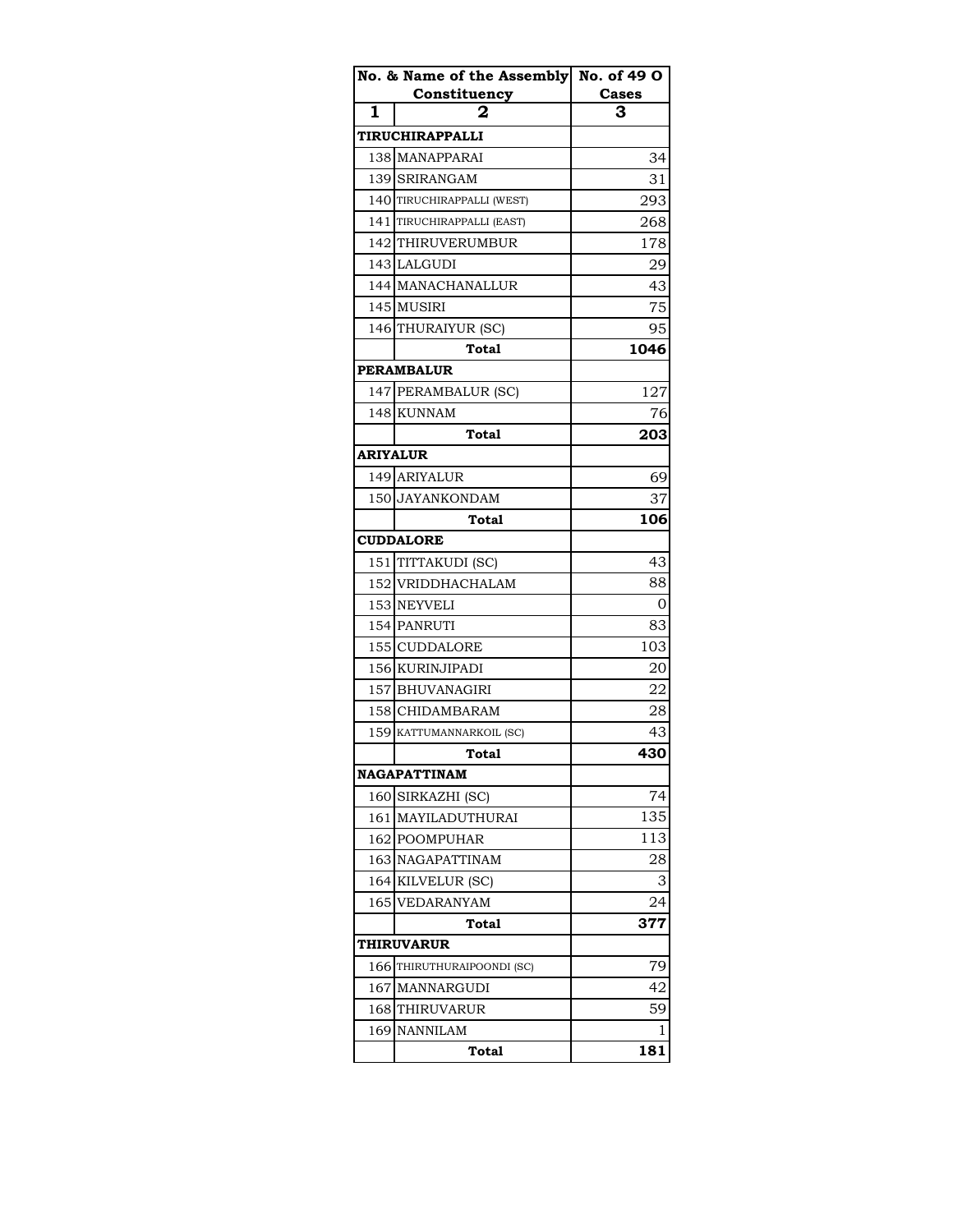|                | No. & Name of the Assembly No. of 49 O |                 |
|----------------|----------------------------------------|-----------------|
|                | Constituency                           | Cases           |
| 1              |                                        | 3               |
|                | <b>THANJAVUR</b>                       |                 |
|                | 170 THIRUVIDAIMARUDUR (SC)             | 8               |
| 1711           | <b>KUMBAKONAM</b>                      | 105             |
|                | 172 PAPANASAM                          | 56              |
|                | 173 THIRUVAIYARU                       | $\overline{64}$ |
|                | 174 THANJAVUR                          | 227             |
|                | 175 ORATHANADU                         | 5               |
|                | 176 PATTUKKOTTAI                       | 65              |
|                | 177 PERAVURANI                         | 13              |
|                | Total                                  | 543             |
|                | <b>PUDUKKOTTAI</b>                     |                 |
|                | 178 GANDHARVAKOTTAI (SC)               | 48              |
|                | 179 VIRALIMALAI                        | 30              |
|                | 180 PUDUKKOTTAI                        | 92              |
|                | 181 THIRUMAYAM                         | 58              |
|                | 182 ALANGUDI                           | 45              |
|                | 183 ARANTHANGI                         | 58              |
|                | Total                                  | 331             |
|                | <b>SIVAGANGA</b>                       |                 |
|                | 184 KARAIKUDI                          | 91              |
|                | 185 TIRUPPATTUR                        | 23              |
|                | 186 SIVAGANGA                          | 71              |
|                | 187 MANAMADURAI (SC)                   | 48              |
|                | <b>Total</b>                           | 233             |
| <b>MADURAI</b> |                                        |                 |
|                | 188 MELUR                              | 6               |
|                | 189 MADURAI EAST                       | 151             |
|                | 190 SHOLAVANDAN (SC)                   | 27              |
|                | 191 MADURAI NORTH                      | 186             |
|                | 192 MADURAI SOUTH                      | 132             |
| 193            | MADURAI CENTRAL                        | 15              |
| 194            | <b>MADURAI WEST</b>                    | 88              |
|                | 195 THIRUPARANKUNDRAM                  | 110             |
| 196            | THIRUMANGALAM                          | 62              |
| 197            | <b>USILAMPATTI</b>                     | 6               |
|                | Total                                  | 783             |
| THENI          |                                        |                 |
| 198            | ANDIPATTI                              | 64              |
| 199            | PERIYAKULAM (SC)                       | 166             |
|                | 200 BODINAYAKANUR                      | 27              |
| 201            | <b>CUMBUM</b>                          | 79              |
|                | Total                                  | 336             |